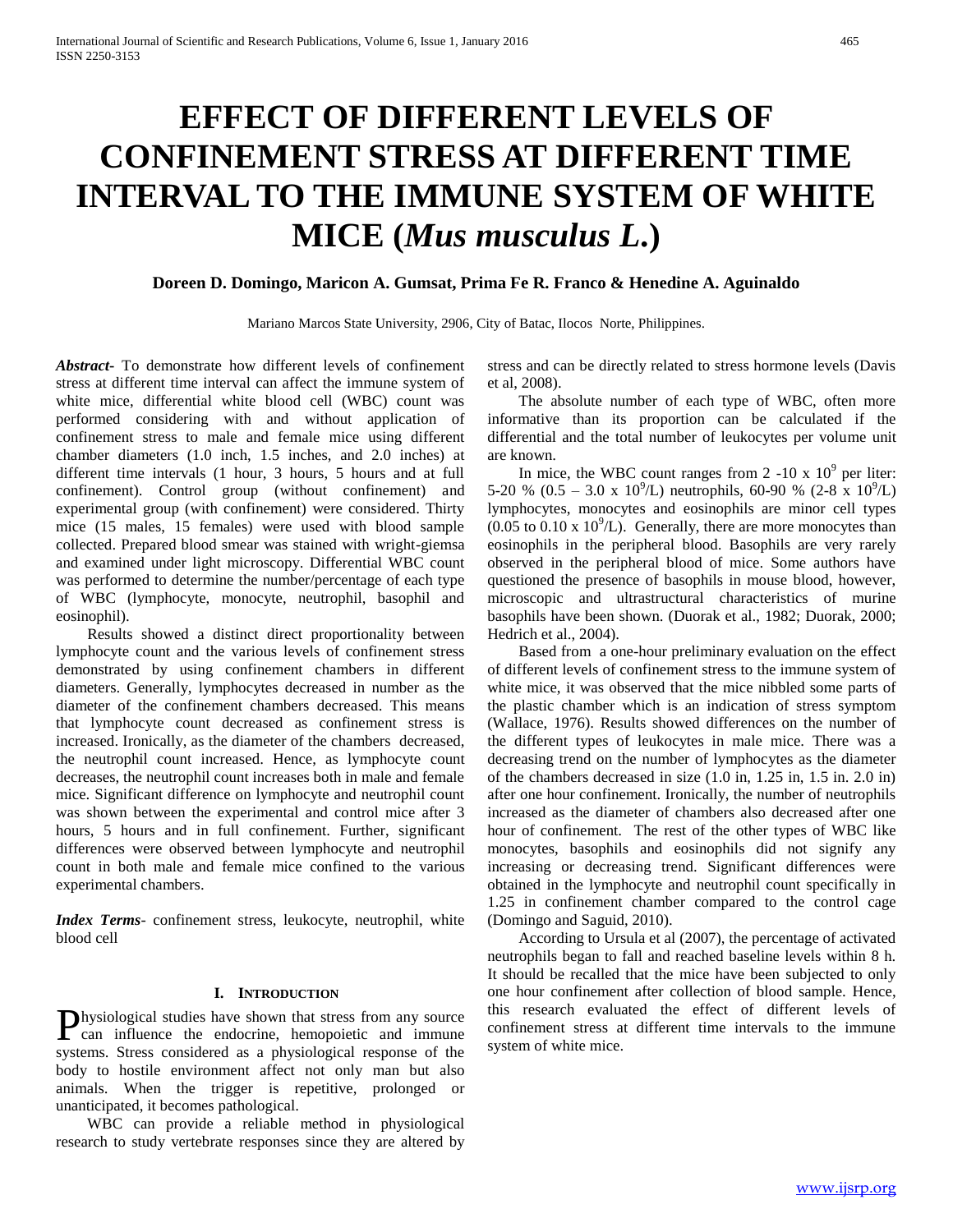### **II. METHODOLOGY**

 The research followed Complete Randomized Design (CRD) with three replicates for both studies. To demonstrate how different levels of confinement stress at different time interval can affect the immune system of white mice, differential white blood cell (WBC) count was performed considering with and without application of confinement stress to male and female mice using different chamber diameter ( 1.0 inch, 1.5 inches, and 2.0 inches ) at different time intervals (1 hour, 3 hours, 5 hours and at full confinement). Control group (without confinement) and experimental group (with confinement) were considered. Thirty mice (15 males, 15 females) were used and with blood sample collected. Prepared blood smear were stained with wright-giemsa and examined under light microscopy. Differential WBC count was performed to determine the number/percentage of each type of WBC - lymphocyte, monocyte, neutrophil, basophil and eosinophil (Brehe and Way, 2008).

 Mean differential percentages were obtained in the various types of WBC (lymphocytes, monocytes, neutrophils, eosinophils, basophils) per one hundred of WBC. Analysis of Variance, Least Significant Differences (LSD) and T-test were performed to calculate differences among the treatments, between the control and experimental mice.

#### **III. RESULTS AND DISCUSSIONS**

 Theoretically, when the body of an organism is under stress, high levels of stress regulating hormones and neurotransmitters like cortisol, norepinephrine, epinephrine, dopamine and serotonin are released that eventually leads to malfunctioning in the endocrine system, nervous system, metabolic system and immune system.

 Table 1 and Table 2 show the mean differential WBC count in male and female white mice subjected to different levels of confinement stress in 1 hour.

**Table 1. Differential WBC count of male mice subjected to different levels of confinement chambers after a period of one hour.**

| <b>Confinement</b><br>chambers (in) | <b>WBC/Leukocytes</b> |          |                   |                   |                 |  |  |  |  |  |  |  |  |
|-------------------------------------|-----------------------|----------|-------------------|-------------------|-----------------|--|--|--|--|--|--|--|--|
|                                     | Lymphocyte            | Monocyte | <b>Neutrophil</b> | <b>Eosinophil</b> | <b>Basophil</b> |  |  |  |  |  |  |  |  |
| 1.0                                 | 65.33                 | 9.3      | Ю                 |                   | 7.3             |  |  |  |  |  |  |  |  |
| $1.5\,$                             | 65.33                 | 21       | 5.3               | 4.3               |                 |  |  |  |  |  |  |  |  |
| 2.0                                 | 58                    | 19.3     |                   |                   | 7.6             |  |  |  |  |  |  |  |  |
| <b>Control</b>                      | 76                    | 8.3      | 6.6               |                   |                 |  |  |  |  |  |  |  |  |
| Legend:                             | ns                    | ns       | ns                | ns                | ns              |  |  |  |  |  |  |  |  |
| $ns = not significant$              |                       |          |                   |                   |                 |  |  |  |  |  |  |  |  |

**Table 2. Differential WBC count of female mice subjected to different levels of confinement chambers after a period of one hour.**

| <b>Confinement</b>     |            |                  | <b>WBC/Leukocytes</b> |            |                 |
|------------------------|------------|------------------|-----------------------|------------|-----------------|
| chambers (in)          | Lymphocyte | Monocyte         | <b>Neutrophil</b>     | Eosinophil | <b>Basophil</b> |
| $1.0\,$                | 66         | $8.3^{\circ}$    |                       | 5.6        |                 |
| 1.5                    | 67.6       | $5.6^{\circ}$    | 16                    |            | 5.6             |
| 2.0                    | 59.6       | $12.3^{\circ}$   |                       |            |                 |
| control                | 73.3       | 4.6 <sup>b</sup> |                       | 3.6        | 11.3            |
| Legend:                | ns         | *                | ns                    | ns         | ns              |
| $ns = not$ significant |            |                  |                       |            |                 |

ns = not significant  $* =$  significant at .05

 It is shown in the 2 tables that the differential WBC count of the male and female white mice subjected to different levels of confinement stress (in various diameters of confinement chambers: 1.0 in., 1.5 in., 2.0 in) are comparable with each other except in the number of monocytes in female mice.

 Despite the decreasing count of lymphocytes from the blood of male (1.0 in: 65.33, 1.5 in: 65.33, 2.0 in: 58) and female (1.0 in: 66, 1.5 in: 67.6, 2.0 in: 59.6) white mice collected on the experimental chambers as compared to the control (male: 76, female: 73.3), no significant differences were found. The increasing trend of neutrophils from both male (1.0 in: 10, 1.5 in: 5.3, 2.0 in: 7) and female (1.0 in: 15, 1.5 in: 16, 2.0 in: 15) white mice as compared to the control white mice (male: 6.6, female: 7) did not also indicate significant differences.

 However, significant differences were found in the monocyte count collected in the female mice subjected to the various confinement chambers. Monocyte count at 1.0 in. and 2.0 in. confinement chambers significantly differed with the monocyte count from the female white mice that stayed in control chamber for one hour. This result could be associated to the reason that monocytes are known to be activated by estrogen and progesterone in the female white mice (Li et al, 1993 as cited by Willis C. et al 2003).

 Table 3 and Table 4 show the differences on the number of the different types of leukocyte cells in male and female white mice subjected to different levels of confinement stress for a period of three hours.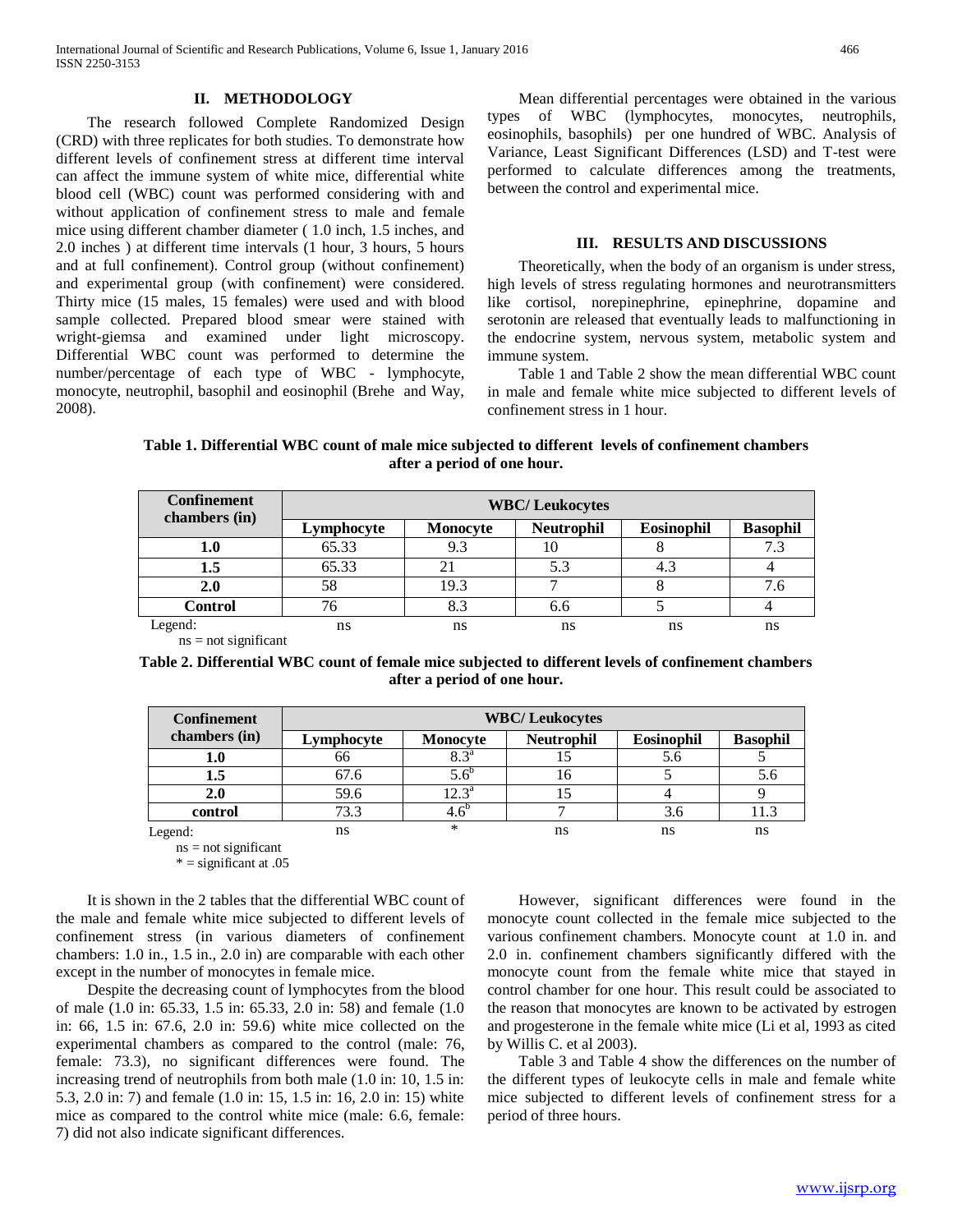|                    |                       | chambers arect a perfou of 9 hours. |                   |            |                 |  |  |  |  |  |  |  |  |
|--------------------|-----------------------|-------------------------------------|-------------------|------------|-----------------|--|--|--|--|--|--|--|--|
| <b>Confinement</b> | <b>WBC/Leukocytes</b> |                                     |                   |            |                 |  |  |  |  |  |  |  |  |
| chambers (in)      | Lymphocyte            | Monocyte                            | <b>Neutrophil</b> | Eosinophil | <b>Basophil</b> |  |  |  |  |  |  |  |  |
| 1.0                | $34.6^{\circ}$        |                                     | $50^{\circ}$      |            | 10              |  |  |  |  |  |  |  |  |
| 1.5                | $23.3^{\circ}$        | 20.3                                | $48.3^{\circ}$    | 5.3        | 2.6             |  |  |  |  |  |  |  |  |
| 2.0                | 36.3 <sup>a</sup>     | 19.6                                | 36 <sup>a</sup>   | 4.3        | 3.6             |  |  |  |  |  |  |  |  |
| control            | 76 <sup>b</sup>       | 8.3                                 | $6.6^{\circ}$     |            |                 |  |  |  |  |  |  |  |  |
| Legend:            | $***$                 | ns                                  | $***$             | ns         | ns              |  |  |  |  |  |  |  |  |

| Table 3. Differential WBC/Leukocyte count in male white mice subjected to different levels of confinement |
|-----------------------------------------------------------------------------------------------------------|
| chambers after a period of 3 hours.                                                                       |

Legend:

 $ns = not significant$ 

\*\* = significant at .01

| Table 4. Differential WBC/Leukocyte count in female white mice subjected to different levels of confinement |
|-------------------------------------------------------------------------------------------------------------|
| chambers after a period of 3 hours.                                                                         |

| <b>Confinement</b>     |                 |          | <b>WBC/Leukocytes</b> |                   |                  |
|------------------------|-----------------|----------|-----------------------|-------------------|------------------|
| chambers (in)          | Lymphocyte      | Monocyte | <b>Neutrophil</b>     | <b>Eosinophil</b> | <b>Basophil</b>  |
| $1.0\,$                | 28 <sup>a</sup> | 7.6      | $57.6^{\circ}$        | 3.3               | $2.3^{\rm a}$    |
| 1.5                    | $39.3^{\rm a}$  | 14.6     | $43.3^{\circ}$        | 3.3               | 2.6 <sup>a</sup> |
| 2.0                    | $37^{\rm a}$    | 11.3     | $43.3^{\circ}$        | 5.3               | $3^{\rm a}$      |
| control                | $73.3^{o}$      | 4.6      | $\neg$ <sub>D</sub>   | 3.6               | $1.3^{\circ}$    |
| Legend:                | $***$           | ns       | **                    | ns                | **               |
| $ns = not$ significant |                 |          |                       |                   |                  |

 $ns = not significant$ \*\* = significant at .01

 Data on both tables show that there is a decreasing trend on the number of lymphocytes as the diameter of the chambers decreased in size after three hours of confinement. Ironically, neutrophils increased as the diameter of chambers also decreased after three hours of confinement

 However, remarkable differences occurred in the number of basophils in the case of the female white mice subjected to the experimental chambers for a period of three hours as compared to the basophil count in the control mice.

 This result could be due to the immediate response of the organism's system when wounded to produce thrombin which cause other responses through signal transduction making estrogen-responsive cells to function and show mitogenic responses causing increase in basophil count. (Henrikson, 1992). Besides variation in leukocyte counts is an immediate and transitory response of mice exposed in stressful stimuli ( Jensen and Rasmussen, 1969).

 Table 5 and Table 6 show the differences on the number of the different types of leukocyte cells in male and female white

mice subjected to different levels of confinement stress for a period of five hours.

 Similar results were obtained in Table 5 and Table 6 in which significant differences occurred among the lymphocyte, neutrophil and basophil numbers of female and male mice subjected to all the confinement chambers for a period of five hours as compared to the female white mice in the control chambers.

 On the case of experimental mice at full confinement, it can be observed that from the increasing and decreasing trend of lymphocyte and neutrophil numbers obtained from the three and five hour period of confinement, no existing trend of the values appeared. However, statistical analysis revealed significant differences among the lymphocyte, neutrophil and basophil numbers of female and male mice subjected to all the confinement chambers in full confinement as compared to the female mice in control chambers.

**Table 5. Differential WBC/Leukocyte count in male white mice subjected to different levels of confinement chambers after a period of 5 hours.**

| <b>Confinement</b>                | <b>WBC/Leukocytes</b> |                 |                   |            |                       |  |  |  |  |  |  |  |  |
|-----------------------------------|-----------------------|-----------------|-------------------|------------|-----------------------|--|--|--|--|--|--|--|--|
| chambers (in)                     | Lymphocyte            | <b>Monocyte</b> | <b>Neutrophil</b> | Eosinophil | <b>Basophil</b>       |  |  |  |  |  |  |  |  |
| 1.0                               | 40.6 <sup>a</sup>     |                 | $49.3^{\circ}$    | 3.3        | $\gamma$ <sup>a</sup> |  |  |  |  |  |  |  |  |
| 1.5                               | $36.3^{a}$            |                 | $53.3^{a}$        |            | $2.3^{\mathrm{a}}$    |  |  |  |  |  |  |  |  |
| 2.0                               | $42.6^{\circ}$        | 5.3             | $45.6^{\circ}$    |            | $2.6^{\circ}$         |  |  |  |  |  |  |  |  |
| control                           | $76^{\circ}$          | 8.3             | $6.6^{\circ}$     |            |                       |  |  |  |  |  |  |  |  |
| Legend:<br>$ns = not significant$ | **                    | ns              | $***$             | ns         | **                    |  |  |  |  |  |  |  |  |

\*\* = significant at .01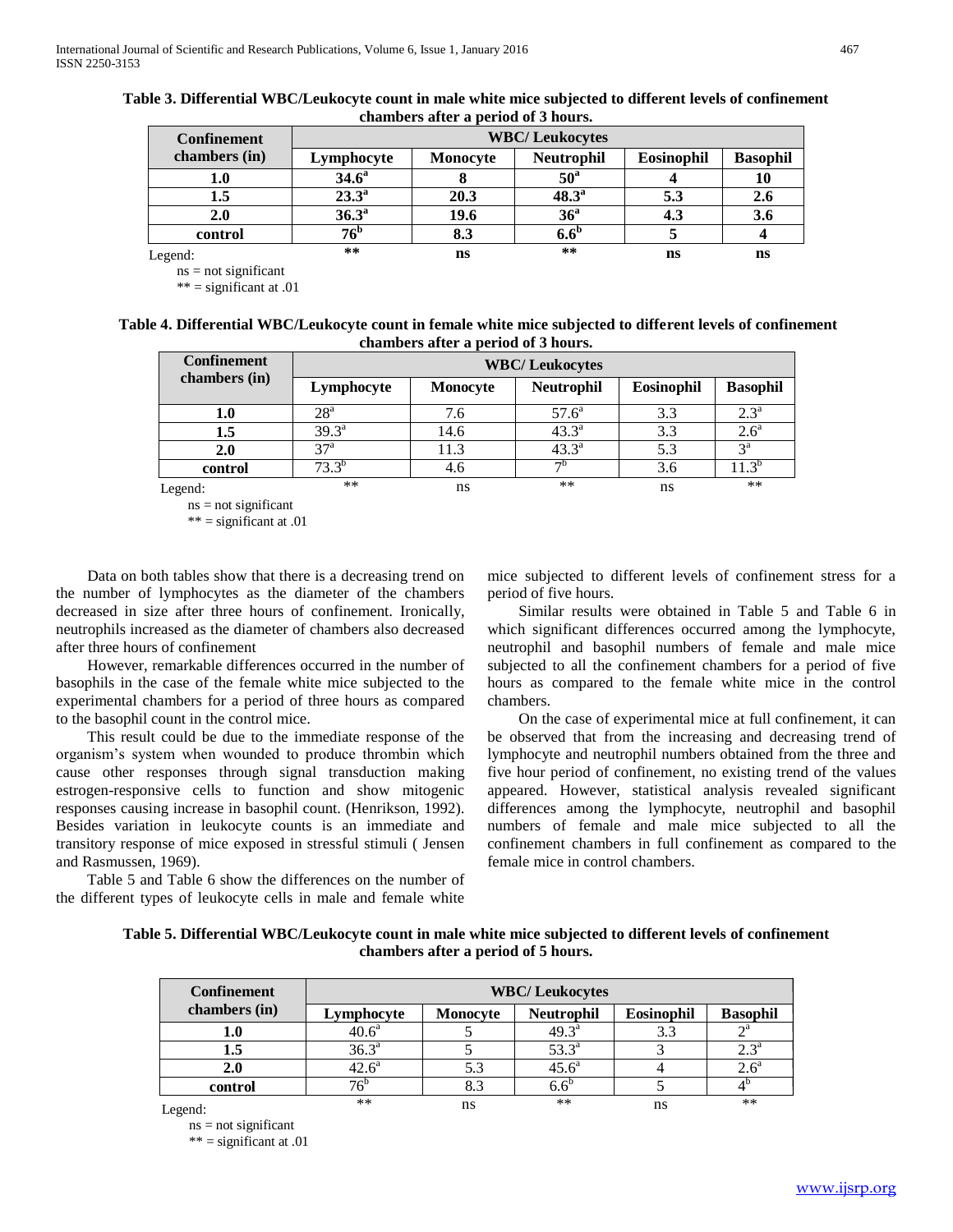| <b>Confinement</b>     | <b>WBC/Leukocytes</b> |                 |                   |                   |                    |  |  |  |  |  |  |  |  |
|------------------------|-----------------------|-----------------|-------------------|-------------------|--------------------|--|--|--|--|--|--|--|--|
| chambers (in)          | Lymphocyte            | <b>Monocyte</b> | <b>Neutrophil</b> | <b>Eosinophil</b> | <b>Basophil</b>    |  |  |  |  |  |  |  |  |
| ${\bf 1.0}$            | 31.6 <sup>a</sup>     | 7.3             | $54.6^{\circ}$    |                   | $3.3^{\circ}$      |  |  |  |  |  |  |  |  |
| 1.5                    | $28.6^{\circ}$        | 10.6            | $53.3^{\circ}$    |                   | $2.3^{\mathrm{a}}$ |  |  |  |  |  |  |  |  |
| 2.0                    | 28.6 <sup>a</sup>     | 15.3            | 49 <sup>a</sup>   | 4.6               | $2.3^{\circ}$      |  |  |  |  |  |  |  |  |
| control                | $73.3^{b}$            | 4.6             | $\neg$ b          | 3.6               | $11.3^{p}$         |  |  |  |  |  |  |  |  |
| Legend:                | $***$                 | ns              | **                | ns                | **                 |  |  |  |  |  |  |  |  |
| $ns - not$ significant |                       |                 |                   |                   |                    |  |  |  |  |  |  |  |  |

**Table 6. Differential WBC/Leukocyte count in female white mice subjected to different levels of confinement chambers after a period of 5 hours.**

ns = not significant

 $***$  = significant at .01

Data shows in Fig. 1 that high percent mortality for both male and female mice was obtained on the 6th day of full confinement while lowest percent mortality for male mice was obtained after  $4<sup>th</sup>$  and  $8<sup>th</sup>$  day of full confinement.



**Figure 1. Shows the percent mortality of female and male mice subjected to different levels of confinement chambers after full confinement.**

 This means that male and female mice have different ways of coping to stress resulting to the varied number of tolerable days of being confined to the chambers.

 Taylor et al. (2000) first proposed the idea of a unique female stress response which they termed "tend-and-befriend." The tend-and-befriend response is characterized as an oxytocin mediated stress response cascade. Estrogen has been found to increase the effects of oxytocin already in excess in females as compared with males. Testosterone and vasopressin, the counterparts of estrogen and oxytocin, present during the male stress response, "fight-or-flight," have been found to exhibit the opposite effects of oxytocin. Girdler et al.'s (1997) study showed that testosterone levels increased in males in response to stress which showed a positive correlation to levels of hostility.

 Hence, despite the difference in mechanism, comparable results were controlled on the basis of hormonal secretions for both male and female mice as to the differential WBC count is concerned.

 Table 7 shows the differential WBC/Leukocyte count of male white mice from different levels of confinement stress at different time intervals. Data shows that on 1.0 in. confinement chamber, it was observed that lymphocyte number of male mice decreased as neutrophil count increased from I hour to full confinement. Significant differences on the lymphocyte and neutrophil count were noted after one hour of confinement of mice as compared to the lymphocyte and neutrophil count after 3 hours, 5 hours and full confinement. This means that male mice had significantly been under stress after 3 hours of confinement to full confinement.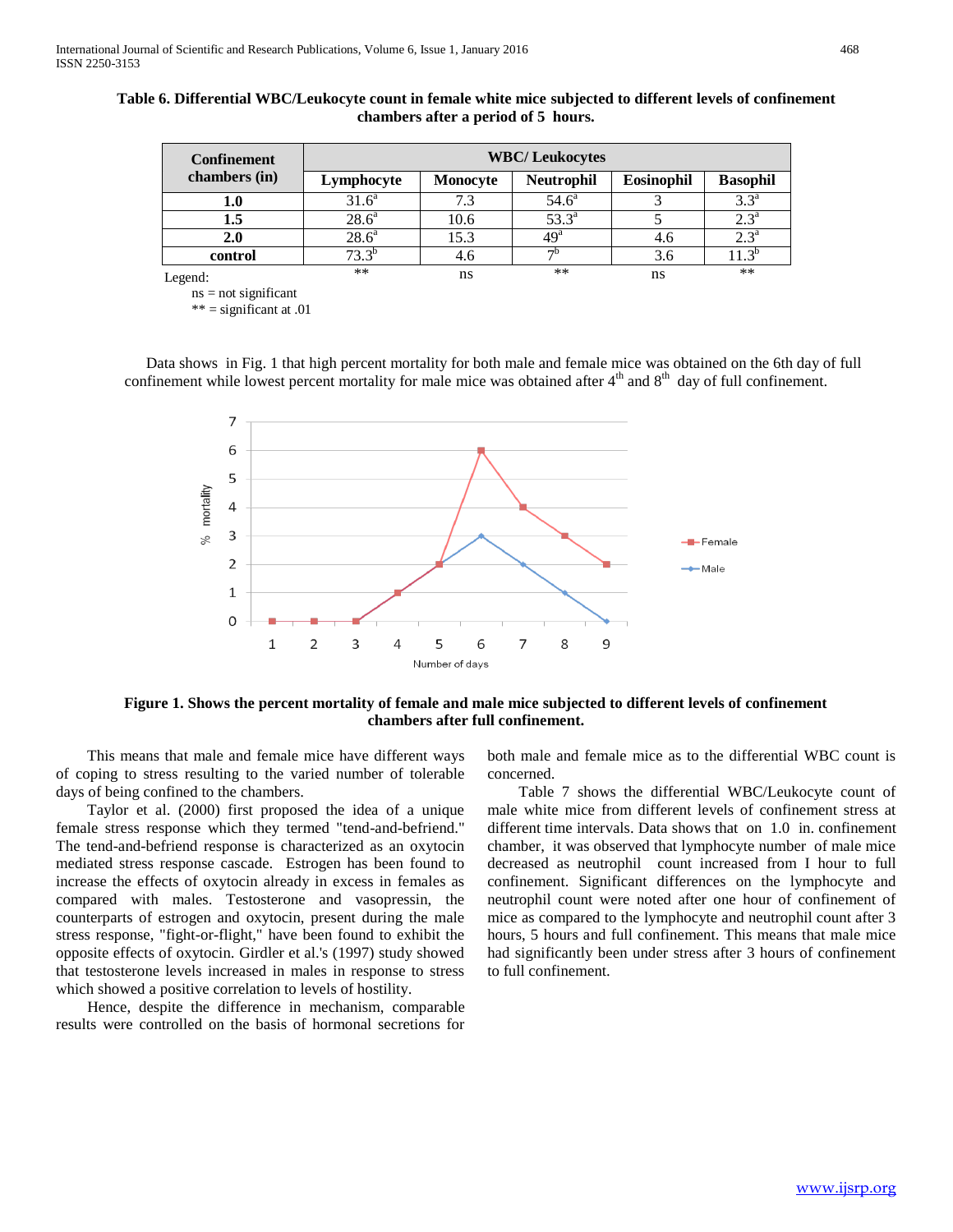| Table 7. Differential WBC count in the various time intervals where male and female mice were subjected to |
|------------------------------------------------------------------------------------------------------------|
| different levels of confinement chambers                                                                   |

| Male                         |                   |      |                 |                |                  |                  |                |                 |                   |                   |                    |                |             |                |                   |         |                |                |                |                |
|------------------------------|-------------------|------|-----------------|----------------|------------------|------------------|----------------|-----------------|-------------------|-------------------|--------------------|----------------|-------------|----------------|-------------------|---------|----------------|----------------|----------------|----------------|
|                              | Treatment         |      |                 |                |                  |                  |                |                 |                   |                   |                    |                |             |                |                   |         |                |                |                |                |
|                              |                   |      | 1.0             |                |                  |                  |                | 1.5             |                   |                   |                    |                | 2.0         |                |                   |         |                | control        |                |                |
| <b>Time Interval</b>         | lymp              | mono | neu             | eos            | baso             | lymp             | mono           | neu             | eos               | baso              | lymp               | mono           | neu         | eos            | baso              | lymp    | mono           | neu            | eos            | baso           |
| one hour                     | 66*               | 8.33 | $15*$           | 6.67           | 5                | 67.67            | 5.67           | 16 <sup>•</sup> | 5a                | $5.67*$           | 59.67*             | 12.33          | 15a         | 4              | 9.                | 73.33   | 4.67           | 7              | 3.67           | 11.33          |
| three hours                  | 28                | 7.67 | 57.67           | 3.33           | 2.33             | 39.33            | .67<br>14      | 43.33           | $3.33*$           | 2.67 <sup>b</sup> | 37 <sup>b</sup>    | 11.33          | 43.33b      | 5.3            | 3ª                | 73.33   | 4.67           | $\overline{7}$ | 3.67           | 11.33          |
| five hours                   | $31.67^{\circ}$   | 7.33 | 54.67           | 3              | 3.33             | $28.67^{\circ}$  | 10.67          | 53.3b           | 5.                | 2.33 <sup>b</sup> | 28.67 <sup>b</sup> | 15.33          | 49b         | 4.67           | 2.33 <sup>b</sup> | 73.33   | 4.67           | 7              | 3.67           | 11.33          |
| full confinement             | 28.3 <sup>b</sup> | 7.67 | 55              | 6              | 3                | 29.33            | 10.33          | 49.3b           | 8.67 <sup>b</sup> | 2.33 <sup>b</sup> | 45.67              | 8              | 36b         | 3.3            | 34                | 73.33   | 4.67           | 7              | 3.67           | 11.33          |
|                              | **                | ns   |                 | n <sub>s</sub> | ns               | ۰۰               | n <sub>5</sub> |                 |                   |                   |                    | n <sub>5</sub> | ۰           | n <sub>5</sub> | ٠                 | ns      | ns             | ns             | n <sub>s</sub> | ns.            |
| Female                       |                   |      |                 |                |                  |                  |                |                 |                   |                   |                    |                |             |                |                   |         |                |                |                |                |
|                              | Treatment         |      |                 |                |                  |                  |                |                 |                   |                   |                    |                |             |                |                   |         |                |                |                |                |
|                              |                   |      | 1.0             |                |                  |                  |                | 1.5             |                   |                   | 2.0                |                |             |                |                   | control |                |                |                |                |
| <b>Time Interval</b>         | lymp              | mono | neu             | eos            | baso             | lymp             | mono           | neu             | eos               | baso              | lymp               | mono           | neu         | eos            | baso              | lymp    | mono           | neu            | eos            | baso           |
| one hour                     | 65.33             | 9.33 | $10*$           | 8              | $7.33*$          | $65.3^{\circ}$   | $21 -$         | $5.3*$          | 4.3               | 4                 | 58                 | 19.3           | $7^{\circ}$ | 8              | 7.67              | 76      | 8.3            | 6.67           | 5              | 4              |
| three hours                  | 34.67             | 8    | 50 <sup>b</sup> | 4              | 3.33             | 23.33            | 20.33          | 48.33           | 5.3               | 2.67              | 36.3               | 19.67          | 36%         | 4.33           | 3.67              | 76      | 8.3            | 5.67           | з              | 3.33           |
| five hours                   | 40.67             | 5    | 49.33           | 3.33           | 2 <sup>b</sup>   | 36.33            | 5 <sup>h</sup> | 53.33           | з                 | 2.33              | 42.67              | 5.33           | 45.67       | 4              | 2.67              | 76      | 8.3            | 6.67           | 5              | 4              |
| full confinement             | 47.33             | 7.67 | 35 <sup>c</sup> | 7              | 3 <sup>b</sup>   | $26.67^{\circ}$  | 10.33          | 52.33           | 8                 | 2.67              | 33                 | 8              | 47.33       | 8.33           | 3.33              | 76      | 8.3            | 6.67           | 5              | 盗              |
|                              | **                | n5   | **              | n <sub>5</sub> | $\bullet\bullet$ | $\bullet\bullet$ |                |                 | nis               | ns                | n <sub>s</sub>     | ns             | ٠           | ns             | ns.               | ns      | n <sub>5</sub> | n5             | n <sub>5</sub> | ns             |
| Male ys Female<br>(sig diff) | ins               | ns   | n <sub>s</sub>  | $-115$         | n <sub>5</sub>   | n <sub>s</sub>   | n <sub>5</sub> | n <sub>5</sub>  | n <sub>5</sub>    | n <sub>5</sub>    | R <sub>5</sub>     | n <sub>5</sub> | ns          | n <sub>5</sub> | ns                | ns      | ins            | ns.            | $15$           | n <sub>5</sub> |

 However, eosinophil count after one hour, 3 hours and 5 hours time interval significantly differed on the eosinophil count of those mice subjected in full confinement. At 2.0 in diameter, data revealed that lymphocyte count after 1 hour of confinement and full confinement significantly differed on the lymphocyte count of mice after 3 hours and 5 hours of confinement. On the other hand, neutrophil count and basophil count similarly differed after I hour of confinement as compared to the neutrophil and basophil count after 3 hours, 5 hours and full confinement.

 The variability of the leukocyte count could be due to the reason that the effect of the stress is not continuous, the "fight and flight" reaction might have resulted to a mechanism of tiredness to make the mice fight back stress. Hence, making them rest for quite sometime and as their system get to be associated of their condition then the effect of stress on the differential WBC count is triggered.

 Table 8 shows that on 1.0 in. confinement chamber, lymphocyte and basophil number of female mice decreased as neutrophil count increased after 1 hour of confinement to 3 hours and 5 hours of confinement.

 Significant differences on the lymphocyte, basophil and neutrophil count were obtained after 1 hour of confinement of mice as compared to the lymphocyte and neutrophil count after 3 hours, 5 hours and full confinement. At 1.5 in confinement chamber, lymphocyte and monocyte number decreased as neutrophil count increased when the period of confinement increased from one hour to full confinement. Significant differences on the lymphocyte, monocyte and neutrophil count were noted after 1 hour of confinement of mice as compared to the lymphocyte and neutrophil count after 3 hours, 5 hours and full confinement. This means that female mice had significantly been under stressed after 3 hours of confinement, 5 hours of confinement and full confinement. At 2.0 in diameter, data revealed that neutrophil count similarly differed after I hour of confinement as compared to the neutrophil count after 3 hours, 5 hours and full confinement.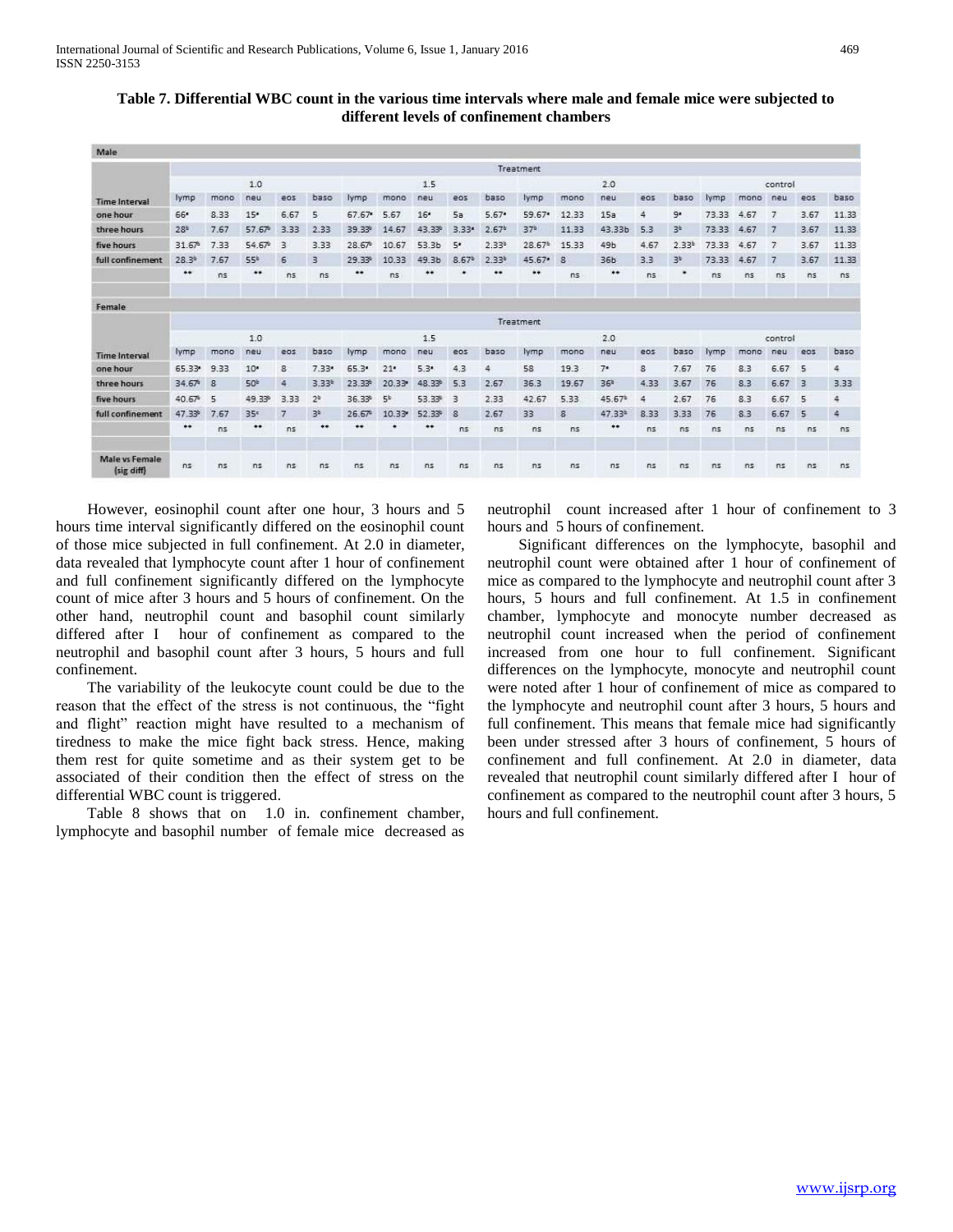**Table 8.WBC count differences of male and female mice subjected to different levels of confinement chambers after 1 hour, 3 hours, 5 hours and full confinement**

| <b>MALE</b>                  |                   |                   |                   |                   |                   |                   |                   |                    |                   |                   |                                       |                   |                 |                   |                   |                         |
|------------------------------|-------------------|-------------------|-------------------|-------------------|-------------------|-------------------|-------------------|--------------------|-------------------|-------------------|---------------------------------------|-------------------|-----------------|-------------------|-------------------|-------------------------|
|                              |                   |                   | One Hour          |                   |                   | Three Hours       |                   |                    |                   |                   | Five Hours                            | Final Confinement |                 |                   |                   |                         |
|                              |                   | 1.5               | $\overline{2}$    | Control           |                   | 1.5               | $\overline{2}$    | Control            |                   | 1.5               | $\overline{2}$                        | Control           | л               | 1.5               | $\mathbf{2}$      | Control                 |
| Lymp                         | $65.33*$          | 65.334            | 58-               | $76 -$            | 34.67             | 23.33             | 36.334            | $76 -$             | 40.67             | 36.33ª            | $42.67$ <sup><math>\circ</math></sup> | $76 -$            | 47.33           | 26.67             | $33 -$            | $76 -$                  |
| Mono                         | $9.33*$           | 214               | 19.33*            | 8.33              | 8 <sup>h</sup>    | $20.33*$          | 19.67*            | $8.33*$            | 5 <sup>5</sup>    | 55                | 5.33                                  | 8.33 <sup>b</sup> | $7.67*$         | 10.33*            | $8 =$             | $8.33*$                 |
| Neo                          | 10 <sup>h</sup>   | 5.33              | 7 <sub>z</sub>    | 6.67 <sup>b</sup> | 50 <sup>o</sup>   | 48.33             | $36 -$            | 6.67 <sup>k</sup>  | 49.33*            | 53.33             | 45.67*                                | 6.67 <sup>b</sup> | 35 <sub>e</sub> | 52.33             | 47.33             | 6.67 <sup>h</sup>       |
| Eos.                         | 8 <sup>1</sup>    | $4.33*$           | $R^{\frac{1}{2}}$ | 5 <sup>b</sup>    | 4 <sup>5</sup>    | 5.33              | 4.33 <sup>b</sup> | 54                 | $3.33*$           | 3 <sup>h</sup>    | 4 <sup>b</sup>                        | 5 <sup>b</sup>    | 7 <sup>b</sup>  | 8 <sup>h</sup>    | $8.33*$           | 5 <sup>b</sup>          |
| Baso                         | $7.33*$           | $4^{\frac{1}{2}}$ | 7.67 <sup>b</sup> | 4 <sup>5</sup>    | 3.33%             | 2.67              | 3.67 <sup>b</sup> | 45                 | 2 <sup>5</sup>    | 2.33 <sup>b</sup> | $2.67*$                               | 4 <sup>5</sup>    | 35              | 2.67 <sup>b</sup> | 3.33 <sup>b</sup> | 4 <sup>b</sup>          |
|                              | **                | $**$              | 23                | $$*$              | **                | **                | 22                | \$\$               | **                | 88                | 88                                    | 22                | $\pm\pm$        | 22                | **                | 88                      |
| <b>FEMALE</b>                |                   |                   |                   |                   |                   |                   |                   |                    |                   |                   |                                       |                   |                 |                   |                   |                         |
|                              | One Hour          |                   |                   | Three Hours       |                   |                   |                   |                    |                   | Five Hours        | Final Confinement                     |                   |                 |                   |                   |                         |
|                              | ı                 | 1.5               | $\overline{2}$    | Control           | XЭ                | 1.5               | 边                 | Control            | а                 | 1.5               | $\overline{2}$                        | Control           | я               | 1.5               | $\overline{2}$    | Control                 |
| Lymp                         | 66=               | 67.67             | 59.67             | 73.33*            | $28 -$            | 39.33=            | $37 -$            | 73.33*             | 31.67             | 28.67             | 28.67                                 | 73.33*            | 28.33=          | 29.33*            | 45.67             | 73.33                   |
| Mono                         | $8.33*$           | 5.67              | 12.33%            | 4.67              | 7.67 <sup>b</sup> | 14.67             | $11.33*$          | $4.67*$            | $7.33*$           | 10.67             | 15.33%                                | 4.67 <sup>b</sup> | $7.67*$         | $10.33*$          | $8 =$             | 4.67                    |
| Neo                          | 15 <sup>z</sup>   | 16 <sup>z</sup>   | 15 <sup>b</sup>   | 7 <sup>b</sup>    | 57.67             | 43.33=            | 43.33*            | 71                 | 54.67             | 53.33             | 49 <sub>c</sub>                       | 75                | 55=             | 49.33             | $36 -$            | 7 <sup>b</sup>          |
| Eos                          | 5.67 <sup>b</sup> | 5 <sup>5</sup>    | 46                | 3.67 <sup>b</sup> | 3.33 <sup>b</sup> | 3.33b             | 5.33              | 3.67 <sup>b</sup>  | 3 <sup>5</sup>    | 5 <sup>b</sup>    | 4.67 <sup>b</sup>                     | 3.67 <sup>b</sup> | 6 <sup>5</sup>  | 8.67 <sup>b</sup> | 7.33 <sup>b</sup> | 3.67 <sup>b</sup>       |
| Baso                         | 55                | 5.67 <sup>5</sup> | $q_e$             | 11.33             | 2.33 <sup>b</sup> | 2.67 <sup>h</sup> | 35                | 11.33 <sup>e</sup> | 3.33 <sup>k</sup> | 2.334             | 2.334                                 | 11.33             | 35              | $2.33*$           | 3 <sup>b</sup>    | 11.33c                  |
|                              | 22                | 22                | **                | **                | 23                | 88                | **                | 22                 | **                | $\pm\pm$          | 88                                    | 88                | **              | **                | **                | $\overline{\mathbf{x}}$ |
| Male <sub>vs</sub><br>Female | ns                | ns                | n <sub>3</sub>    | ns.               | $\overline{1}3$   | ns                | ns                | ns                 | ms:               | 138               | ns                                    | f18               | ns              | ns                | ns                | 138                     |

 No significant differences were revealed on the WBC count of the control male and female mice confined to the different levels of confinement chambers after 1 hour, 3 hours, 5 hours and full confinement.

 Considering the differences of the leukocytes in the various periods wherein the female and male mice were confined in different levels of confinement chambers, Table 8 shows significant differences in all the leukocyte counts obtained after a period of 1 hour, 3 hours, 5 hours and after full confinement. However, no significant differences were attained between male and female mice WBC count.

## **IV. CONCLUSION AND RECOMMENDATION**

 Generally, lymphocytes decreased in number as the diameter of the confinement chambers decreased. This means that lymphocytes decreased as confinement stress increased. Ironically, as the diameter of the chambers decreased, the number of neutrophils increased. Hence, as lymphocytes decreased, the neutrophil count increased in both male and female mice. Significant difference on lymphocyte and neutrophil count was shown between the experimental mice and to the mice in the control cages. However, no significant difference on the lymphocyte and neutrophil count of male and female mice existed among the treatment chambers after being confined at 3 hours and 5 hours. The effect of the different levels of confinement stress between male and female mice was comparable. Such findings, confirmed previous related physiological findings on the effect of various stressors on the WBC of mice.

 Further studies should be performed considering higher levels of confinement stress at longer period of time intervals. More replicates of mice should be utilized in order to add samples for confirmatory purposes. Initial WBC count should be considered and measured to compare WBC count after the application of any form of stress. Modern techniques in differential WBC count should be performed to minimize errors in counting and characterization.

### **ACKNOWLEDGMENT**

 Special thanks to the Commission on Higher Education in the Philippines for the International Travel Grant awarded to the first author to present the research output in an International Conference and to the Mariano Marcos State University, 2906, City of Batac, Ilocos Norte, Philippines where the study was conducted.

#### **REFERENCES**

- [1] Barker, L. et al, .Sympathoadrenal-dependent Sexually Ddimorphic Effect of Nonhabituating Stress on In Vivo Neutrophil recruitment in the Rat. A Research Paper.2005
- [2] Brehe, J. and Way, Al . An endocrinology laboratory exercise demonstrating the effect of confinement stress on the immune system of mice. Adv Physiol Educ.Jun:32(2), 2008 pp.157-60
- [3] Boron, W. and E. Boulpaep. Medical Physiology 2nd Edition. Saunders, U.S.A.: Elsevier Inc. 2009.
- [4] Blumenreich, Martin S. The White Blood Cell and Differential Count. 2001. Retrieved from http://www.ncbi.nlm.nih.gov/bookshelf/br.fcgi?book=cm&part=A4532
- [5] Davis, A.K et al. REVIEW: The use of leukocyte profiles to measure stress in vertebrates: a review for ecologists. Functional Ecology Vol 22, 2008, pp 760–772
- [6] Dhabhar, F.S. et al. Effects of Stress on Immune Cell Distribution. Dynamics and Hormonal The Journal of Immunology, Vol 154, Issue 10 1995, pp 5511-5527, American Association of Immunologists Mechanisms
- [7] Domingo, D. and Saguid, A. Effect of Confinement Stress on the Immune System of White Mice (Unpublished Special Problem), 2010.
- [8] Golub and Madden et.al. (Advance Physiology. Edu. American Physiology Association. Vol 32 2008 pp 157-160
- [9] Harmening, D. et.al. Laboratory Manual in Hematology. Clinical Hematology and Fundamental of Homeostasis.
- [10] Hedrich, Hans J. and Gillian R. Bullock. The Laboratory Mouse. 2004. Retrieved from  $\blacksquare$ http://books.google.com.ph/books?id=XLIarRWHikAC&pg=PT300&lpg=